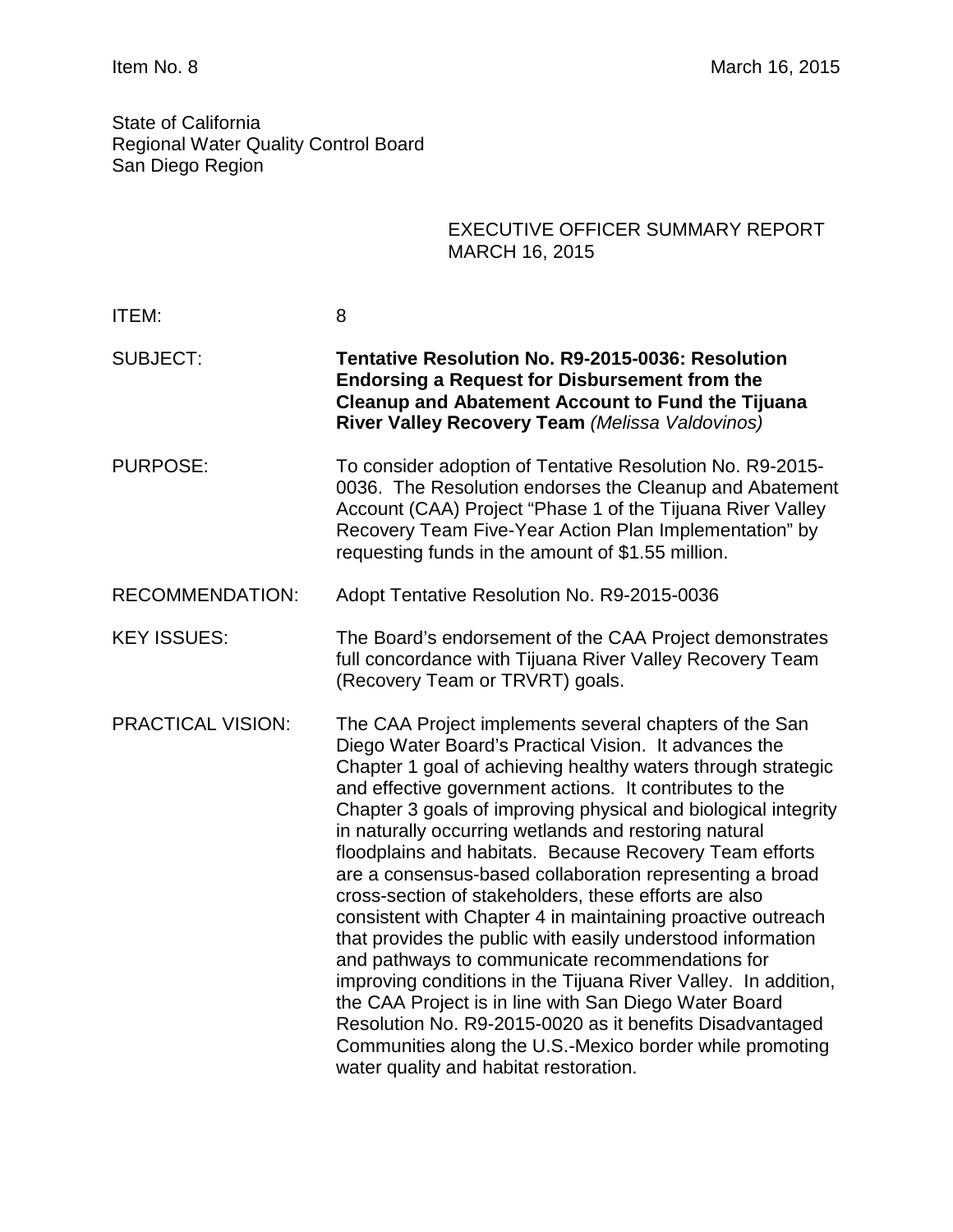# DISCUSSION: Project Location and Background

The Tijuana River watershed drains a 1,730 square-mile basin and is divided by the U.S.-Mexico border. Most of the basin is located in Mexico, while only 27 percent of the total watershed is located within the U.S., in the San Diego Region. The headwaters originate in both the United States and Mexico with the main part of the river flowing via a concrete-lined flood control channel through Tijuana and subsequently crossing over into the U.S. at San Ysidro, California. The lower Tijuana River then flows westerly in a broad floodplain into the Tijuana River Estuary before discharging into the Pacific Ocean. Two major tributaries at Goat Canyon and Smuggler's Gulch also discharge to the lower Tijuana River.

Throughout the years, trash and sediment deposition have been an enduring problem for the Tijuana River. In 2008, the San Diego Water Board convened its first Tijuana River Valley sediment and trash workshop, which led to the creation of the Recovery Team, a consensus-based collaboration of over thirty federal, state, and local government agencies, environmental and science communities, and other interested organizations and stakeholders from both sides of the border. Due to Recovery Team efforts, there is now a better understanding of 1) existing trash and sediment problems in the Tijuana River Valley, 2) how the hydrologic and hydraulic functions of storm flows affect the Tijuana River Valley, and 3) how changes to physical characteristics of the Tijuana River Valley impact the floodplain.

Based on this improved understanding and priorities established by the Recovery Team, specific projects with defined five-year objectives have been developed in a Five-Year Action Plan with the objectives of maintaining collaborative momentum and implementing projects that advance Recovery Team goals. This Plan, which is under consideration of San Diego Water Board endorsement by adoption of Resolution No. R9-2015-0036, is in line with priorities expressed in San Diego Water Board Resolution No. R9-2015-0020 as it benefits Disadvantaged Communities along the U.S.-Mexico border while promoting water quality and habitat restoration.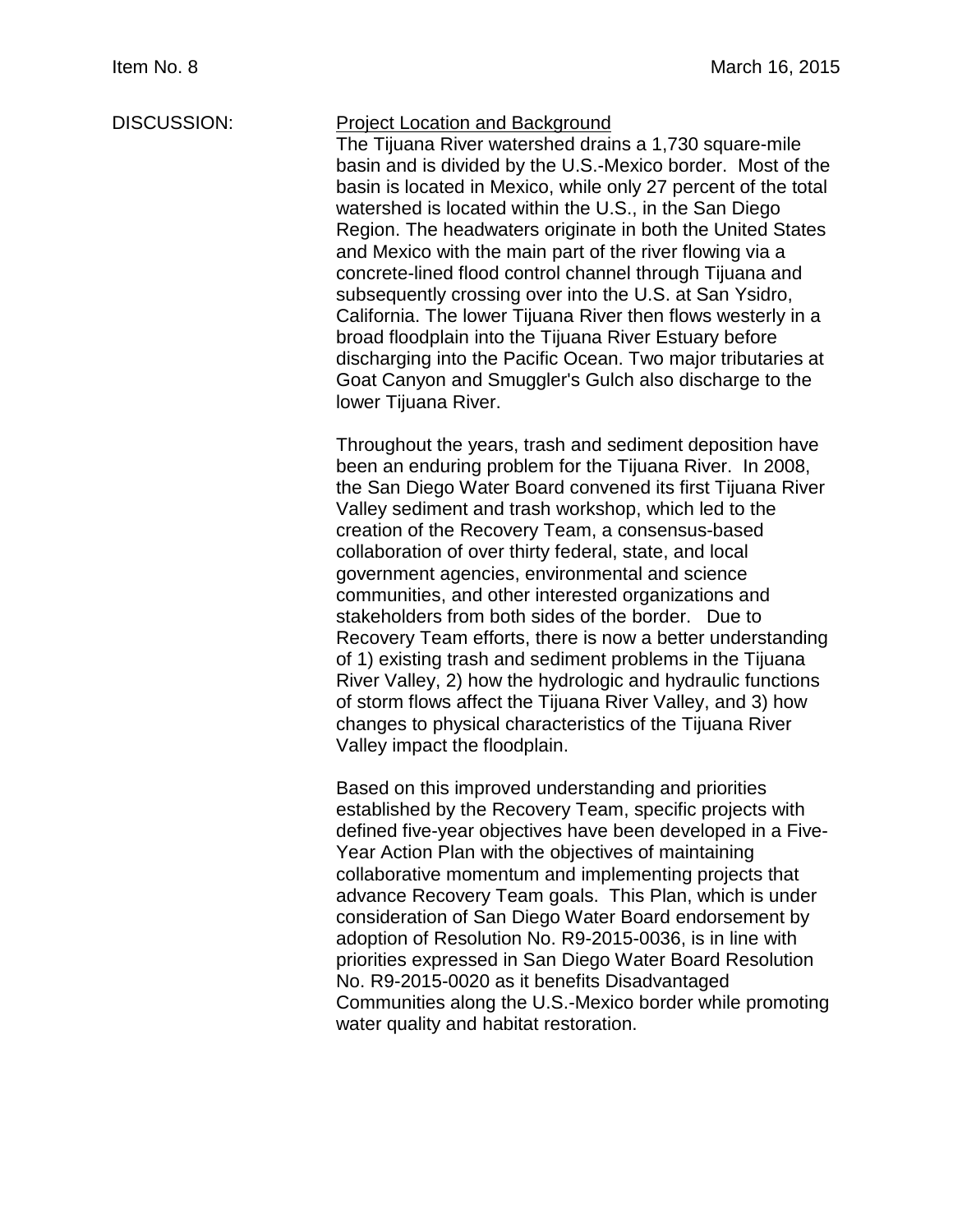### Project Need

The San Diego Water Board submitted a request to the State Water Resources Control Board to provide Cleanup and Abatement Account (CAA) funds for the first phase of high priority projects. The Board's endorsement of the CAA Project reinforces this request by demonstrating concordance with Tijuana River Valley Recovery Team goals and support to fund the following efforts:

- 1. Reclamation of Nelson Sloan quarry underway using sediment excavated in the Tijuana River Valley;
- 2. Brown Property fill removal and restoration underway;
- 3. Completion of a valley-wide sediment management plan;
- 4. Facilitation of the Five-Year Action Plan implementation, which includes implementation of an interagency agreement to acquire Tijuana River Valley property from willing sellers; and
- 5. Downstream trash clean-ups performed on a regular basis using proven enhanced approaches to produce measurable increases in trash removal efficiency.

The City of San Diego will most likely manage this CAA Project and seek partnerships with the County of San Diego and other participants in the Tijuana River Valley. The CAA Project manager will serve as the administrator for tasks undertaken by its partners. The length of the CAA Project will be two years; the first two years of Five-Year Action Plan work.

## **Scope of Work and Budget Summarv**

For CAA Project details, please see Supporting Document 2. This CAA Project contains five components:

#### **Reclamation of the Nelson Sloan Quarry (Phase 1)**

The scope of this component is to explore management and operations alternatives for reclamation of the Nelson Sloan quarry and to update environmental documents based on preferred alternative. The quarry is no longer in operation and may be an ideal site in the Tijuana River Valley to deposit excavated sediment from cross-border sources.

Estimated Cost - \$500,000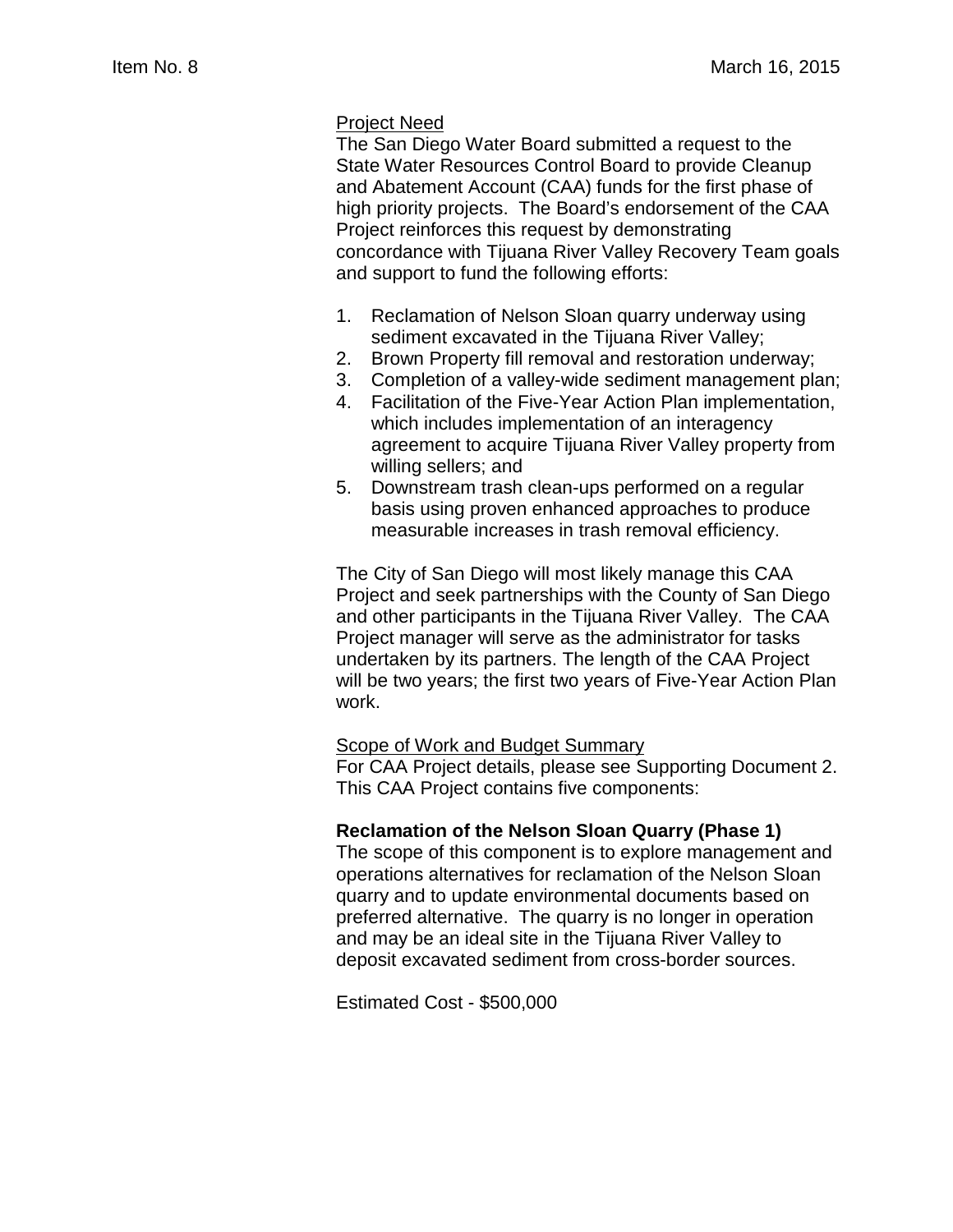## **Brown Property Restoration (Phase 1)**

The scope of this component is to prepare a hydrology study, feasibility study, and environmental documents for the Brown Property, the site of unauthorized fill activities in the past. The removal of this fill and restoration of the site to riparian forest floodplain would substantially improve the hydrology of the Tijuana River Valley

Estimated Cost - \$300,000

## **Preparation of a Sediment Management Plan for the Tijuana River Valley (Phase 1)**

The scope of this component is to prepare a valley-wide Sediment Management Plan (SMP). The sediment management options to be studied include reclamation of the Nelson Sloan quarry, beach replenishment, construction aggregate and fill material, fill for Tijuana River Valley trails and dirt roads, fill for horse ranches and agriculture land, and landfilling. The sediment management plan could potentially include source identification and management options in Mexico as well.

Estimated Cost - \$300,000

## **Recovery Team Support (Phase 1)**

The scope of this component is to recruit a contractor to dedicate the time required to maintain momentum on priority projects. This may include administrative services, facilitation, translation, website enhancements, and mapping. The ideal first step for this type of project could involve the development and implementation an interagency agreement to acquire highly desirable property within the Tijuana River Valley from willing sellers.

Estimated Cost - \$300,000

## **Targeted Trash Removal Projects (ongoing)**

The scope of this project provides support for Tijuana River Action Month (TRAM) trash clean-up efforts, including small vehicle or draft horse use in sensitive, forested areas for removal of larger, heavier debris.

Estimated Cost - \$150,000

LEGAL CONCERNS: None